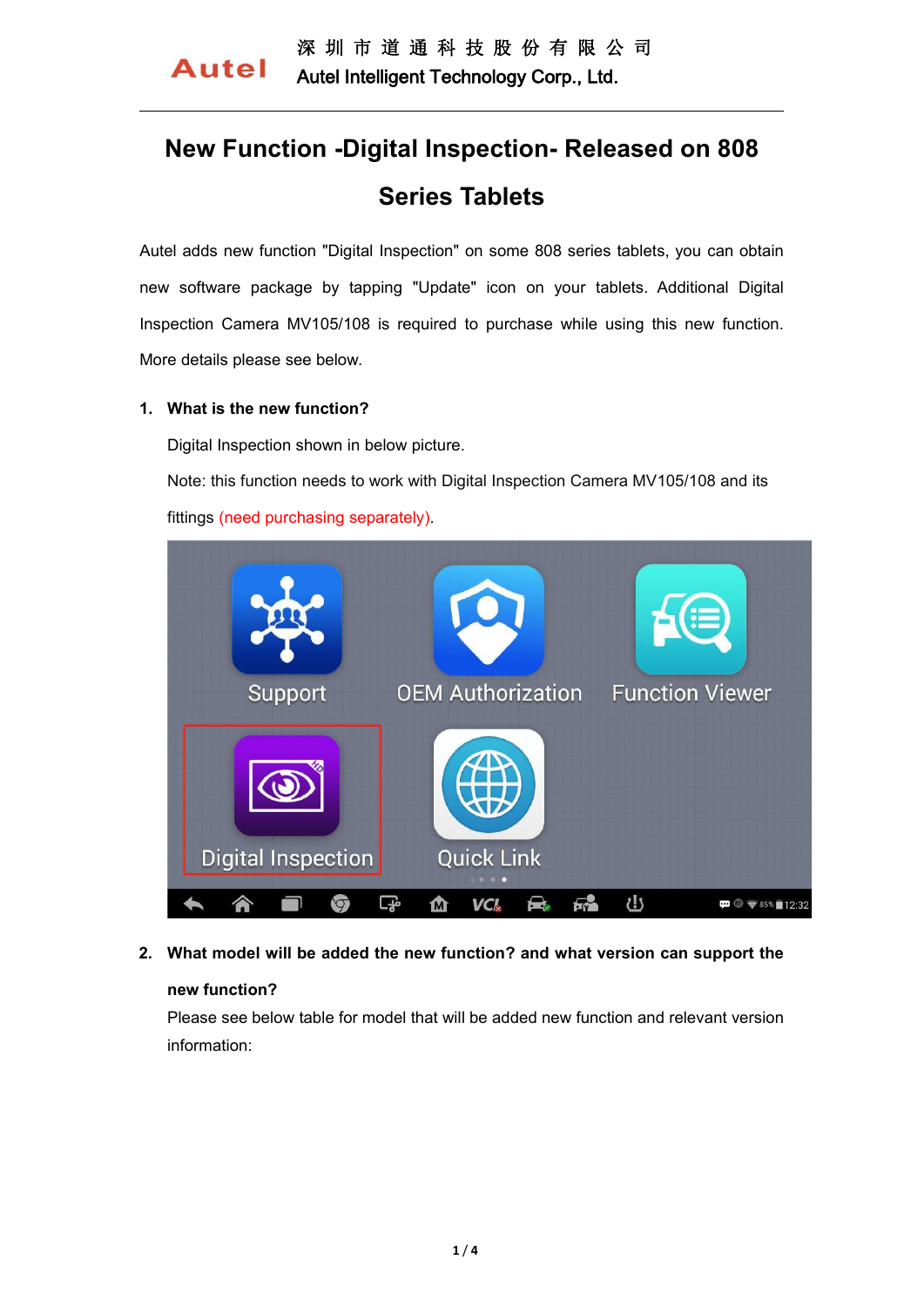# 深 圳 市 道 通 科 技 股 份 有 限 公 司

# **Autel**

Autel Intelligent Technology Corp., Ltd.

| <b>New Function</b>       | <b>Model</b>                                                                                                    | <b>System Version</b> | <b>Estimated</b><br><b>Released Date</b> |
|---------------------------|-----------------------------------------------------------------------------------------------------------------|-----------------------|------------------------------------------|
| <b>Digital Inspection</b> | MK808, MK808BT,<br>MK808TS, MX808,<br>MX808TS, MP808,<br>MP808BT, MP80TS,<br>DS808, DS808BT,<br>DS808K, DS808TS | V2.62 and above       | 1-Jun-2022                               |

## **3. How to get the new function?**

Tap **Update** icon to update the device's system version to V2.62 or above one and download all available vehicle software.

Note: If there is not enough storage for downloading update, customer can insert a micro SD card to the device.

# **4. What is Digital Inspection?**

The **Digital Inspection** application configures the MaxiSys Diagnostics Device to operate as a digital video scope by simply connecting the tablet to a Digital Inspection Camera. This function allows you to examine difficult-to-reach areas normally hidden from sight, with the ability to record digital still images and videos, which offers you an economical solution to inspect machinery, facilities, and infrastructure in a safe and quick way.

# **5. What device is in need except the tablet device to perform the Digital**

### **Inspection?**

Digital Inspection Camera MV105/108 and its fittings (Need purchasing separately).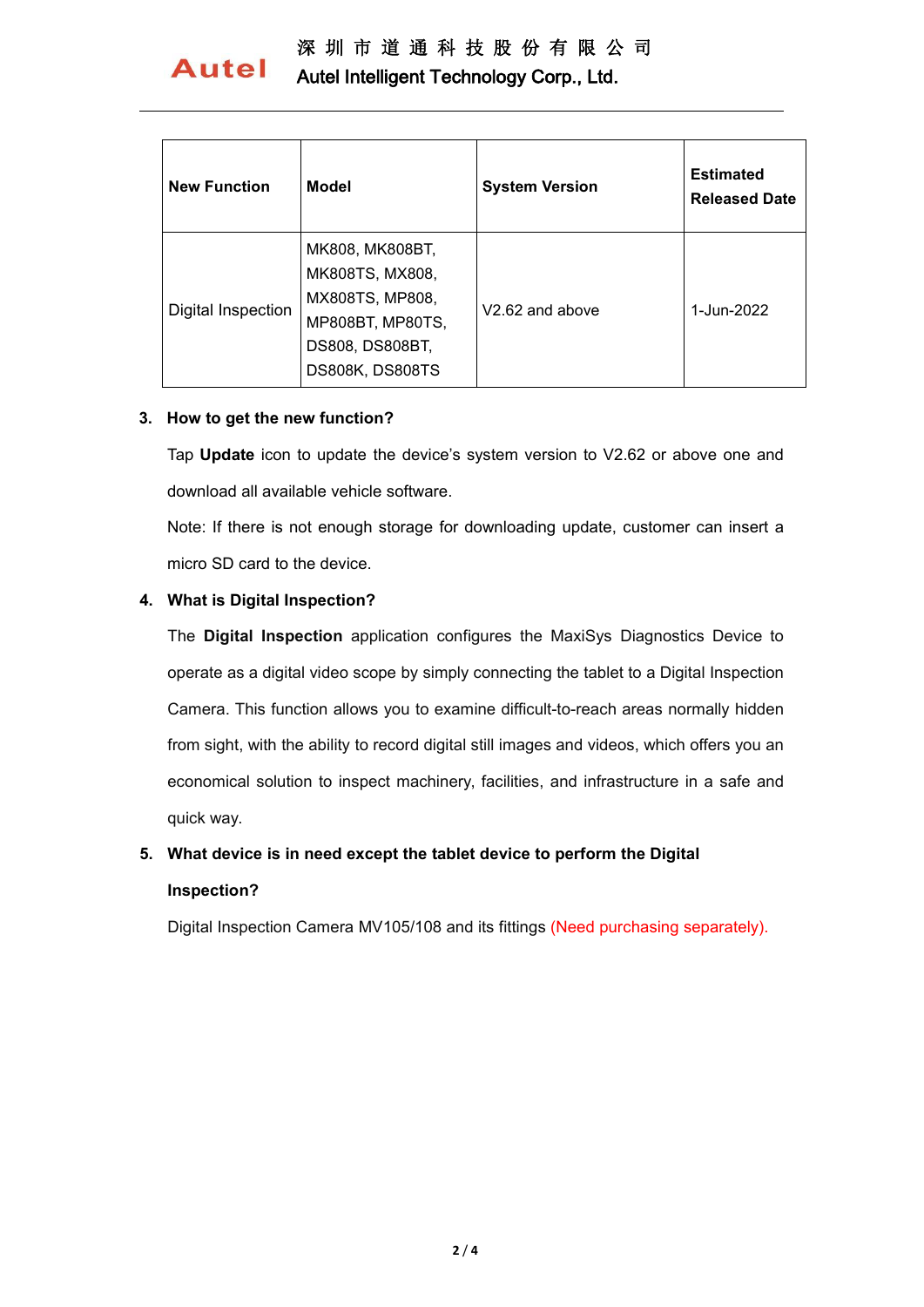

#### **6. How to perform Digital Inspection?**

#### **6.1 To take images using the Digital Inspection application**

- a) Connect the imager head cable to the USB port on the top of the tablet.
- b) If not already done, power up the tablet.
- c) Tap the **Digital Inspection** application on the MaxiSys Job Menu. The **Digital Inspection** interface displays, showing a camera operating screen. The imager head camera is used by default.
- d) Select the **Camera** icon at the lower-right corner to take images.
- e) Focus the image to be captured in the view finder by adjusting and properly locating the imager head cable.
- f) Tap the blue ring on the screen. The view finder now displays the captured picture and auto-saves the taken photo.
- g) Tap the thumbnailimage on the top-right corner ofthe screen to view the stored image. Slide the screen left and right to view the images.
- h) Tap on the selected image and the edit toolbar instantly displays.
- i) Tap the corresponding button to **share** or **delete** an image.
- j) Tap the **Back** or **Home** button on the Navigation Bar at the bottom of the screen
- k) to exit the **Digital Inspection** application.